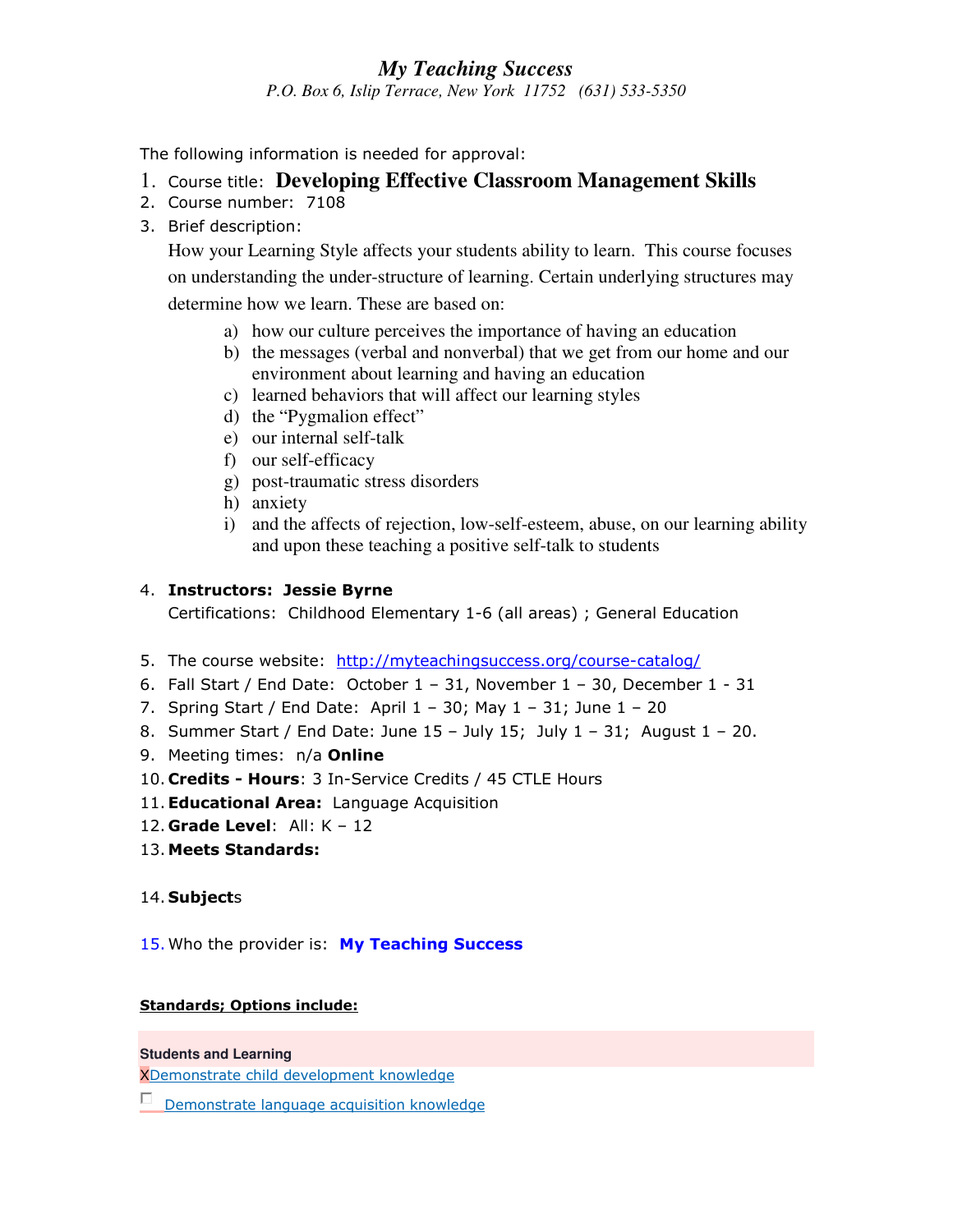# *My Teaching Success*

*P.O. Box 6, Islip Terrace, New York 11752 (631) 533-5350*

xRespond to diverse learning needs xAcquire knowledge of students to enhance learning xRespond to factors influencing learning

Demonstrate technology literacy knowledge

#### **Content and Instructional Planning**

Demonstrate content knowledge

П. Connect concepts and engage learners xUse diverse instructional strategies xEstablish aligned goals/multiple pathways xDesign learning to connect prior knowledge

П. Use curricular resources to achieve student goals

#### **Instructional Practice**

xUse researched-based practices/evidence of learning xClearly/accurately communicate with students xSet high expectations/challenging learning xUse a variety of approaches to meet student needs xEngage students to develop multi-disciplinary skills xMonitor student progress and adapt instruction

#### **Learning Environment**

xCreate a respectful/safe/inclusive environment

Create an intellectually challenging environment

xManage learning environment

xUse resources to create safe/productive environment

#### **Assessment for Student Learning**

xUse a range of assessment tools xUse assessment data to monitor progress/differentiate xCommunicate assessment system

Evaluate assessments and modify instruction

П Prepare students for assessments

#### **Professional Responsibilities and Collaboration**

xUphold professional standards **x**Engage with community to support high expectations xCommunicate/collaborate with families xPerform non-instructional duties xComply with relevant laws and policies